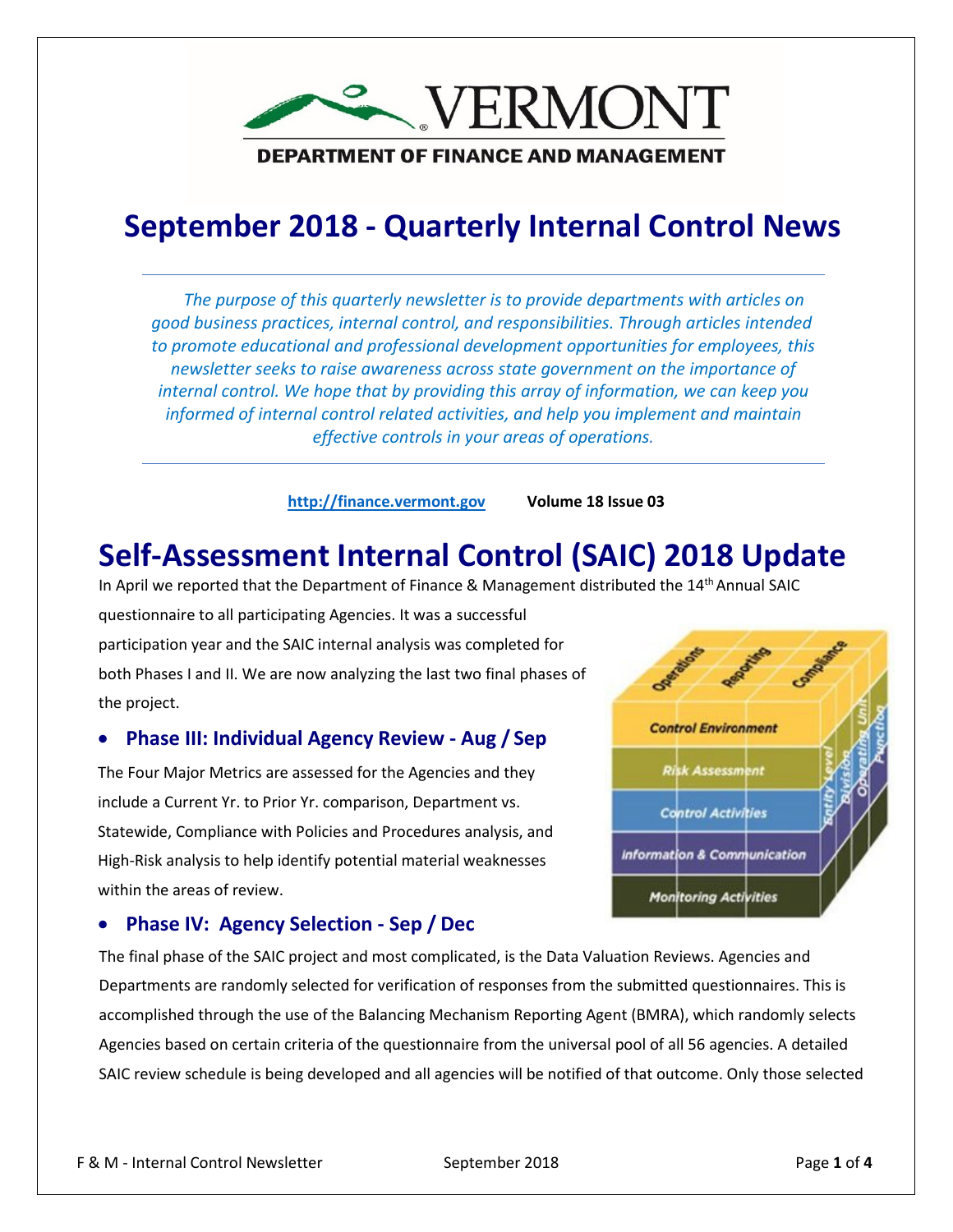for the review will receive the schedule with accompanying dates and requirements. As always, the F & M team appreciates your full cooperation during this review process for the State of Vermont.

# **Separation of Duties; Internal Control Examples**

The fundamental premise of separation of duties is that no one person should control or perform all key aspects of a transaction or event. Separation of duties is an important control activity that helps detect errors in a timely manner and deters improper activities. In smaller organizations, where it is impractical to maintain a strict separation of duties due to limited personnel, other compensating controls can be employed to mitigate the risk. This is most effectively accomplished through the direct involvement of senior management (e.g. appointing authority, board members, executive director). Management involvement provides strong control over activities, thus lessening the need for more formal activities.

#### **Examples include:**

- Rotation of duties among personnel.
- Increased hands-on supervision.
- Enforced vacations.
- Having a manager perform one aspect of the transaction (e.g. deposits, approvinginvoices).
- Actively reviewing financial data and reports (e.g. reconciliations, voucher status report,etc.).

### **Making Difficult Decisions**

When faced with a difficult decision or ethical dilemma, consider asking yourself the following questions:

- Are your actions legal?
- Are there bulletins, regulations, rules, or procedures that restrict your choices?
- How will you feel about yourself after making the decision?



- Who are the other stakeholders...how will your decision affect them?
- Would you make the same decision if you knew it was going to be made public?
- If unsure, would you seek Counsel advice?
- Could you rationally and honestly defend your decision?
- If a colleague made the same decision, would you support him/her?

### **Prevention is Key**

The total cost (e.g. staff time, law enforcement, legal services, damage to reputation, employee morale, etc.) to investigate fraud and otherillegal activity often exceedsthe amount of the infraction, and successful prosecution is difficult. For this and many other reasons, management should focus their efforts on prevention rather than detection. *Effective separation of duties and safeguarding of assets* are two examples of preventive control activities that help to dissuade and prevent employees from ever engaging in illicit activities.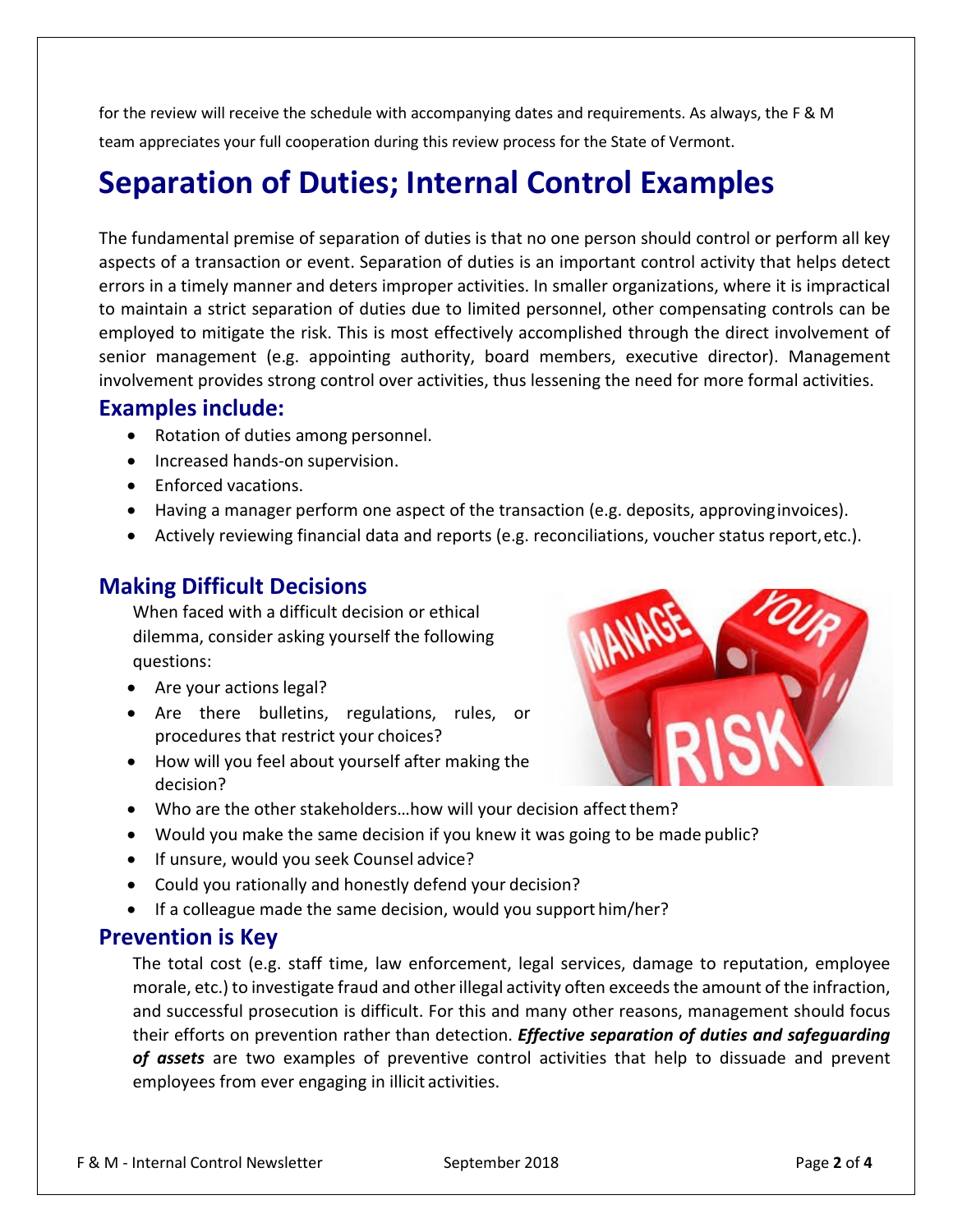# **Ten Principles of Leadership \***

| Passion for the work and mission of one's organization is    | Organizational Health: People should like where they         |
|--------------------------------------------------------------|--------------------------------------------------------------|
| the fuel for a successful organization. It impacts the other | work. To achieve and maintain success, leaders must be       |
| main principles in many direct and indirect ways.            | vigilant and focus on creating and sustaining a happy        |
| Without passion for the work you are doing and the work      | and supportive work environment with high employee           |
| of the organization, your success will be limited.           | morale and satisfaction.                                     |
| Self-awareness: The ability to be honest with yourself       | Innovation: It is far more motivating to work in an          |
| about your strengths - and more importantly, your            | organization that is passionate about innovation than        |
| weaknesses - is essential to leading an organization.        | one that is sterile and stuck. Create a culture that         |
| Knowing your weaknesses helps you develop systems            | embraces creativity and efficiencies. Empower your           |
| and incorporate the right people into your organization      | employees to be part of this process in all aspects of the   |
| to build compensating strengths                              | organization's work.                                         |
| Team Selection: What an organization accomplishes can        | Productivity: Without productivity organizations become      |
| be traced back to the selection of employees. Take the       | irrelevant and fail. Leaders should inspire productivity. A  |
| time to create the right process for bringing people into    | key aspect of this is the ability to clearly articulate what |
| your organization. Once in your organization, monitor        | needs to be done. Then utilize the right people and          |
| employees for fit and advancement.                           | processes to get there.                                      |
| Motivation: It is the driver of productivity, and            | Vision: Visionary leaders think strategically about the      |
| empowerment is the fuel of motivation. Employees who         | future. They see opportunities before others and identify    |
| are supported, encouraged and given autonomy become          | challenges in time to navigate them by leading in the        |
| highly motivated to do great things for their organization.  | present moment. They lead with a focus on 1 to 10 years      |
| Intrinsic motivation like autonomy and support for           | into the future.                                             |
| creativity will bring about better results than extrinsic    |                                                              |
| methods like perks and rewards.                              |                                                              |
| Delegation: Never lose sight of what the organization        | Self-Improvement: Walk through life continually curious      |
| needs you for most. This will change from year to year,      | about the way things work. Read as much as you can;          |
| and it will be different for every organization. Continually | listen to new ideas; meet other people who are doing         |
| ask yourself the question, "What am I doing that             | great things. Self-improvement makes all the other           |
| someone else can do just as well?" Know what not to do,      | principles easier to obtain.                                 |
| when to give tasks to others.                                |                                                              |
|                                                              |                                                              |

**\*<https://theordinaryleader.com/10-guiding-leadership-principles/>**

### **Due to numerous staff changes in the past several months, an updated Finance & Management organizational chart is attached for your information. Effective - July 2018**

*F & M Internal Control News* is published quarterly by the Department of Finance and Management.

Please contact [Jeffrey.Montgomery@vermont.gov w](mailto:Jeffrey.Montgomery@vermont.gov)ith comments or suggestions.